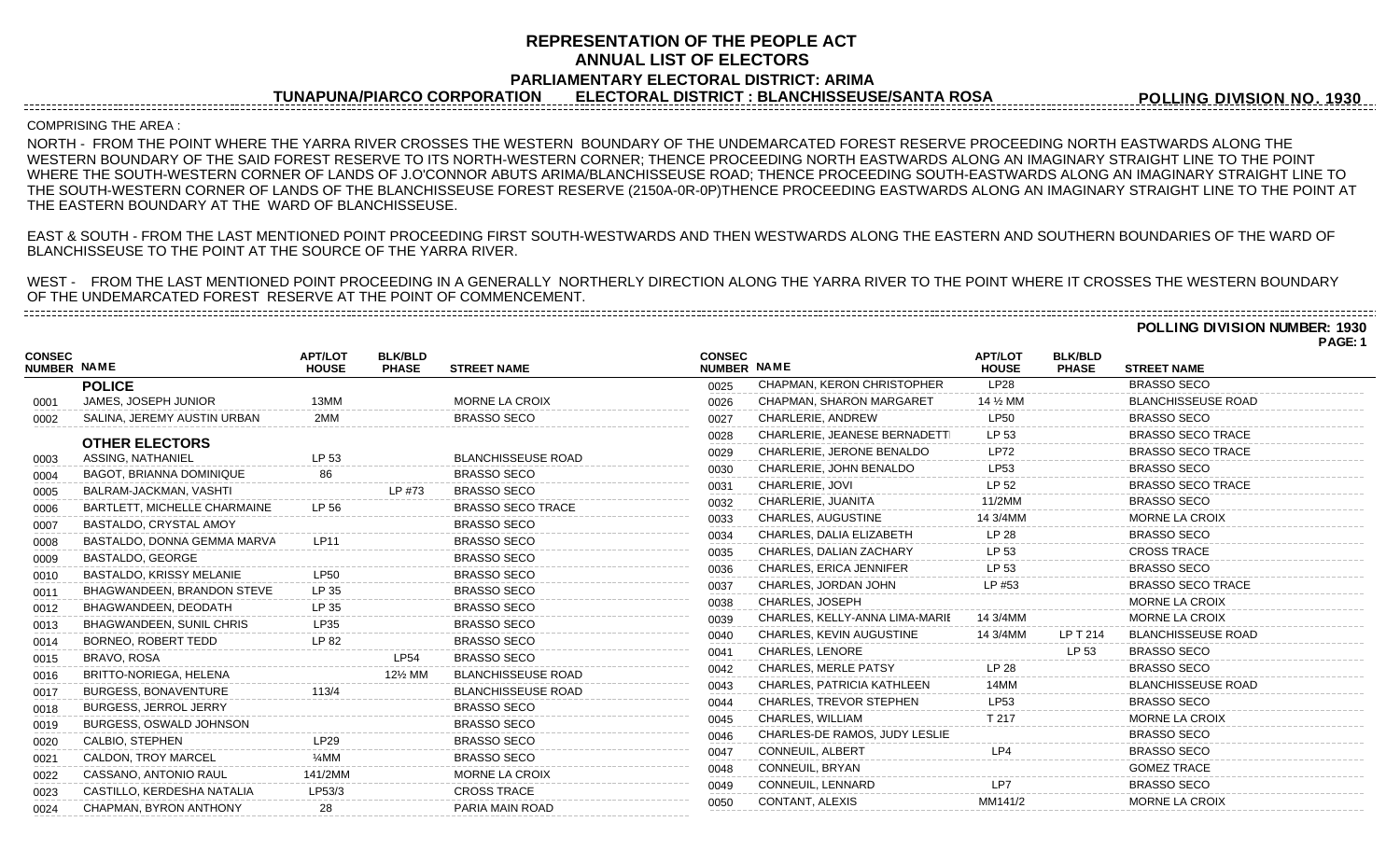## **POLLING DIVISION NUMBER: 1930 PAGE: 2**

| <b>CONSEC</b><br>NUMBER NAME |                               | <b>APT/LOT</b><br><b>HOUSE</b> | <b>BLK/BLD</b><br><b>PHASE</b> | <b>STREET NAME</b>        | <b>CONSEC</b><br><b>NUMBER NAME</b> |                                  | <b>APT/LOT</b><br><b>HOUSE</b> | <b>BLK/BLD</b><br><b>PHASE</b> | <b>STREET NAME</b>        | <b>FAGL.4</b> |
|------------------------------|-------------------------------|--------------------------------|--------------------------------|---------------------------|-------------------------------------|----------------------------------|--------------------------------|--------------------------------|---------------------------|---------------|
| 0051                         | CONTANT, ALEXIS JUDITH        | 141/2MM                        |                                | <b>BLANCHISSEUSE ROAD</b> | 0095                                | GHANOO, CALVIN                   | LP 87                          |                                | <b>BRASSO SECO</b>        |               |
| 0052                         | CONTANT, JOHN                 |                                |                                | MORNE LA CROIX            | 0096                                | GITTENS, LENNOX VINCENT          |                                |                                | <b>BRASSO SECO</b>        |               |
| 0053                         | <b>CONTANT, JUDITH VENICE</b> | 141/2                          |                                | MORNE LA CROIX            | 0097                                | <b>GOMEZ, CHARLENE</b>           | 14 1/2MM                       |                                | MORNE LA CROIX            |               |
| 0054                         | CONTANT, LEE                  | 141/2MM                        |                                | <b>BLANCHISSEUSE ROAD</b> | 0098                                | <b>GOMEZ, CHRISTOPHER</b>        | 14 ½MM                         |                                | MORNE LA CROIX            |               |
| 0055                         | CONTANT, MARIAH LEE           | 14 ½MM                         | LP T215                        | MORNE LA CROIX            | 0099                                | GOMEZ, DAMIAN COLEMAN            | 14 3/4 MM                      |                                | <b>BLANCHISSEUSE ROAD</b> |               |
| 0056                         | CONTANT-DOPSON, AMANDA CAND   |                                | 141/2MM                        | <b>BLANCHISSEUSE ROAD</b> | 0100                                | GOMEZ, GLEN DON                  | 141/2MM                        |                                | MORNE LA CROIX            |               |
| 0057                         | CORYAT, THERESA MEANA         |                                |                                | <b>MADAMAS ROAD</b>       | 0101                                | GOMEZ, JUNIO FRANCIS             |                                |                                | MORNE LA CROIX            |               |
| 0058                         | COX, STUART DRAYCON           | <b>LP50</b>                    |                                | <b>BRASSO SECO</b>        | 0102                                | GOMEZ, KYLE EVAN                 | LP 214                         |                                | <b>BLANCHISSEUSE ROAD</b> |               |
| 0059                         | DE RAMOS, ADELINE DAMACIA     |                                |                                | <b>BRASSO SECO</b>        | 0103                                | GOMEZ, OREON TYREL DON           | 14 1/2MM                       |                                | <b>BLANCHISSEUSE ROAD</b> |               |
| 0060                         | DE RAMOS, FELIX               | LP 51-1                        |                                | <b>BRASSO SECO</b>        | 0104                                | GOMEZ, RICHARD DEXTER            | 141/2MM                        |                                | MORNE LA CROIX            |               |
| 0061                         | DE RAMOS, JENNESSA STEPHANIE  | LP 51/1                        |                                | <b>BRASSO SECO</b>        | 0105                                | GOMEZ, ROBERT JIMMY              | MM141/2                        |                                | MORNE LA CROIX            |               |
| 0062                         | DE RAMOS, JINELLA CHRISMARIE  | #51/1                          |                                | <b>MADAMAS ROAD</b>       | 0106                                | <b>GOMEZ, TERRENCE MICK</b>      | 141/2MM                        |                                | MORNE LA CROIX            |               |
| 0063                         | DIAZ, MARGARET                | 141/2MM                        |                                | <b>BLANCHISSEUSE ROAD</b> | 0107                                | GOMEZ, VERONICA GLORIA           |                                |                                | MORNE LA CROIX            |               |
| 0064                         | DIAZ, PAUL                    | 14 1/2MM                       |                                | <b>BLANCHISSEUSE ROAD</b> | 0108                                | GOMEZ, WHITNEY ALICIA DENISE     | 141/2MM                        |                                | MORNE LA CROIX            |               |
| 0065                         | DURITY, DAVID                 |                                |                                | <b>BRASSO SECO</b>        | 0109                                | GOMEZ-CONTANT, KATHY-ANN A       | 141/2MM                        |                                | MORNE LA CROIX            |               |
| 0066                         | DURITY, DOLLY                 | LP10                           |                                | <b>BRASSO SECO</b>        | 0110                                | <b>GONZALES, DOMINIQUE</b>       | LP 35                          |                                | <b>BRASSO SECO TRACE</b>  |               |
| 0067                         | DURITY, IVAN                  |                                |                                | <b>BRASSO SECO</b>        | 0111                                | GONZALES, FELISHA ORNELLA        | LP 47                          |                                | MORNE BLEU ROAD           |               |
| 0068                         | DURITY, LESTER                |                                |                                | <b>BRASSO SECO</b>        | 0112                                | GONZALES, GILLIAN ASHLEY         | LP 54                          |                                | <b>BRASSO SECO</b>        |               |
| 0069                         | DURITY, MICHAEL               |                                |                                | <b>BRASSO SECO</b>        | 0113                                | <b>GONZALES, JENELLE CANDICE</b> | LP 47                          |                                | MORNE BLEU ROAD           |               |
| 0070                         | DURITY, SUSAN                 | LP T 212                       |                                | <b>BLANCHISSEUSE ROAD</b> | 0114                                | <b>GONZALES, NICOLE</b>          | LP36                           |                                | PARIA MAIN ROAD           |               |
| 0071                         | FERDINAND, ANTHONY            | LP1                            |                                | <b>BRASSO SECO</b>        | 0115                                | <b>GORDON, DAMIEN</b>            | LP 20                          |                                | <b>BRASSO SECO TRACE</b>  |               |
| 0072                         | FERDINAND, ANTHONY FELIX      | 4MM                            |                                | <b>BRASSO SECO</b>        | 0116                                | <b>GOULD, SHIVON PETER</b>       | 14MM                           |                                | <b>BLANCHISSEUSE ROAD</b> |               |
| 0073                         | FERDINAND, CLYDE              | <b>LP26</b>                    |                                | <b>BRASSO SECO</b>        | 0117                                | HARFORD, GAIL                    | LP 13                          |                                | <b>BRASSO SECO</b>        |               |
| 0074                         | FITZJAMES, CARL JUNIOR        |                                |                                | <b>BRASSO SECO</b>        | 0118                                | HART, KEZIA ABIGAIL              |                                |                                | <b>GOMEZ TRACE</b>        |               |
| 0075                         | FORDE, TASHANA TAMIKA HANNA   | 13 1/2MM                       |                                | MORNE LA CROIX            | 0119                                | HERNANDEZ, ADRIAN CURTIS         | LP 58                          |                                | <b>CROSS TRACE</b>        |               |
| 0076                         | FRANCIS, CHRISTIANA           | LP <sub>5</sub>                |                                | <b>BRASSO SECO</b>        | 0120                                | HERNANDEZ, AKEIL ALEXIS          | LP 39                          |                                | <b>BRASSO SECO</b>        |               |
| 0077                         | <b>FRANCIS, ST ROSE</b>       | LP 32                          |                                | <b>BRASSO SECO</b>        | 0121                                | HERNANDEZ, ALEXIS JOHN           | 2MM                            |                                | PARIA MAIN ROAD           |               |
| 0078                         | <b>FRANCOIS, ANTHONY</b>      | 2 1/2MP                        |                                | <b>BRASSO SECO</b>        | 0122                                | HERNANDEZ, ANTONIO ANDREW        | LP37                           |                                | <b>BRASSO SECO</b>        |               |
| 0079                         | FRANCOIS, CYRILLA CATHERINE   | 21/2MM                         |                                | <b>BRASSO SECO TRACE</b>  | 0123                                | HERNANDEZ, AVIONNE SHERLANA      | LP 39                          |                                | <b>BRASSO SECO</b>        |               |
| 0080                         | FRANCOIS, DAVID LAWRENCE      | <b>LP37</b>                    |                                | <b>BRASSO SECO</b>        | 0124                                | HERNANDEZ, CARL                  | LP99                           |                                | <b>MADAMAS ROAD</b>       |               |
| 0081                         | FRANCOIS, DENNIS BERNARD      | LP 73                          | 2 M M                          | <b>BRASSO SECO</b>        | 0125                                | HERNANDEZ, ELVIS                 | <b>LP37</b>                    |                                | <b>BRASSO SECO</b>        |               |
| 0082                         | <b>FRANCOIS, FRANCIS</b>      | LP45                           |                                | <b>BRASSO SECO</b>        | 0126                                | HERNANDEZ, JOHNATHAN MARCEL      | LP53                           |                                | <b>CROSS TRACE</b>        |               |
| 0083                         | FRANCOIS, FRANKA FRANCESCA    | 2 1/2MM                        | LP45                           | <b>BRASSO SECO TRACE</b>  | 0127                                | HERNANDEZ, JOSEPH                |                                |                                | <b>BRASSO SECO</b>        |               |
| 0084                         | FRANCOIS, IKYRRA SIRYKIT      | 2MM                            |                                | <b>BRASSO SECO TRACE</b>  | 0128                                | HERNANDEZ, KERRY ANN FITA        |                                |                                | <b>BRASSO SECO</b>        |               |
| 0085                         | FRANCOIS, RHEN CHRISTIAN      | LP43                           |                                | <b>BRASSO SECO TRACE</b>  | 0129                                | <b>HERNANDEZ, LISA CAROL</b>     | LP82                           |                                | <b>BRASSO SECO</b>        |               |
| 0086                         | FRANCOIS, WINSTON PETER       | <b>LP49</b>                    |                                | BRASSO SECO               | 0130                                | HERNANDEZ, MELLISA SHERECE       | LP 53/3                        |                                | CROSS TRACE               |               |
| 0087                         | FRANCOIS-PHILLIP, ELAINE C    |                                |                                | <b>MARIANNE TRACE</b>     | 0131                                | HERNANDEZ, MICKELL JUSTIN        | LP 53/3                        |                                | <b>CROSS TRACE</b>        |               |
| 0088                         | <b>FULLER, JUSTIN GERARD</b>  | LP 1                           |                                | <b>BRASSO SECO</b>        | 0132                                | HERNANDEZ, NATASHA PETRA         | LP53/1                         |                                | <b>CROSS TRACE</b>        |               |
| 0089                         | <b>FULLER, LESTER</b>         | LP39                           |                                | <b>BRASSO SECO</b>        | 0133                                | HERNANDEZ, NICHOLAS              |                                |                                | <b>BRASSO SECO</b>        |               |
| 0090                         | <b>GARCIA, AKEEM STEPHEN</b>  | LP <sub>2</sub>                |                                | <b>CROSS TRACE</b>        | 0134                                | HERNANDEZ, NOLA                  | LP73                           |                                | <b>BRASSO SECO</b>        |               |
| 0091                         | <b>GARCIA, CHRISTOPHER</b>    | 141/4MM                        |                                | MORNE LA CROIX            | 0135                                | HERNANDEZ, PETRA                 | LP82                           |                                | <b>BRASSO SECO</b>        |               |
| 0092                         | GARCIA, GLENDA ESTHER         | 141/4MM                        |                                | <b>BLANCHISSEUSE ROAD</b> | 0136                                | HERNANDEZ, PIUS                  | LP36                           |                                | <b>BRASSO SECO</b>        |               |
| 0093                         | <b>GARCIA, KEVIN JOHN</b>     | LP102                          | 14 1/4M                        | MORNE LA CROIX            | 0137                                | HERNANDEZ, PRINCESS DIANA C      | LP37                           |                                | <b>BRASSO SECO</b>        |               |
|                              | <b>GARCIA, KRYSTAL CLAIRE</b> | 14 1/4MM                       | LPT105                         | MORNE LA CROIX            |                                     | HERNANDEZ, SYLVESTER BRANDO      | LP 58                          |                                | <b>CROSS TRACE</b>        |               |
| 0094                         |                               |                                |                                |                           | 0138                                |                                  |                                |                                |                           |               |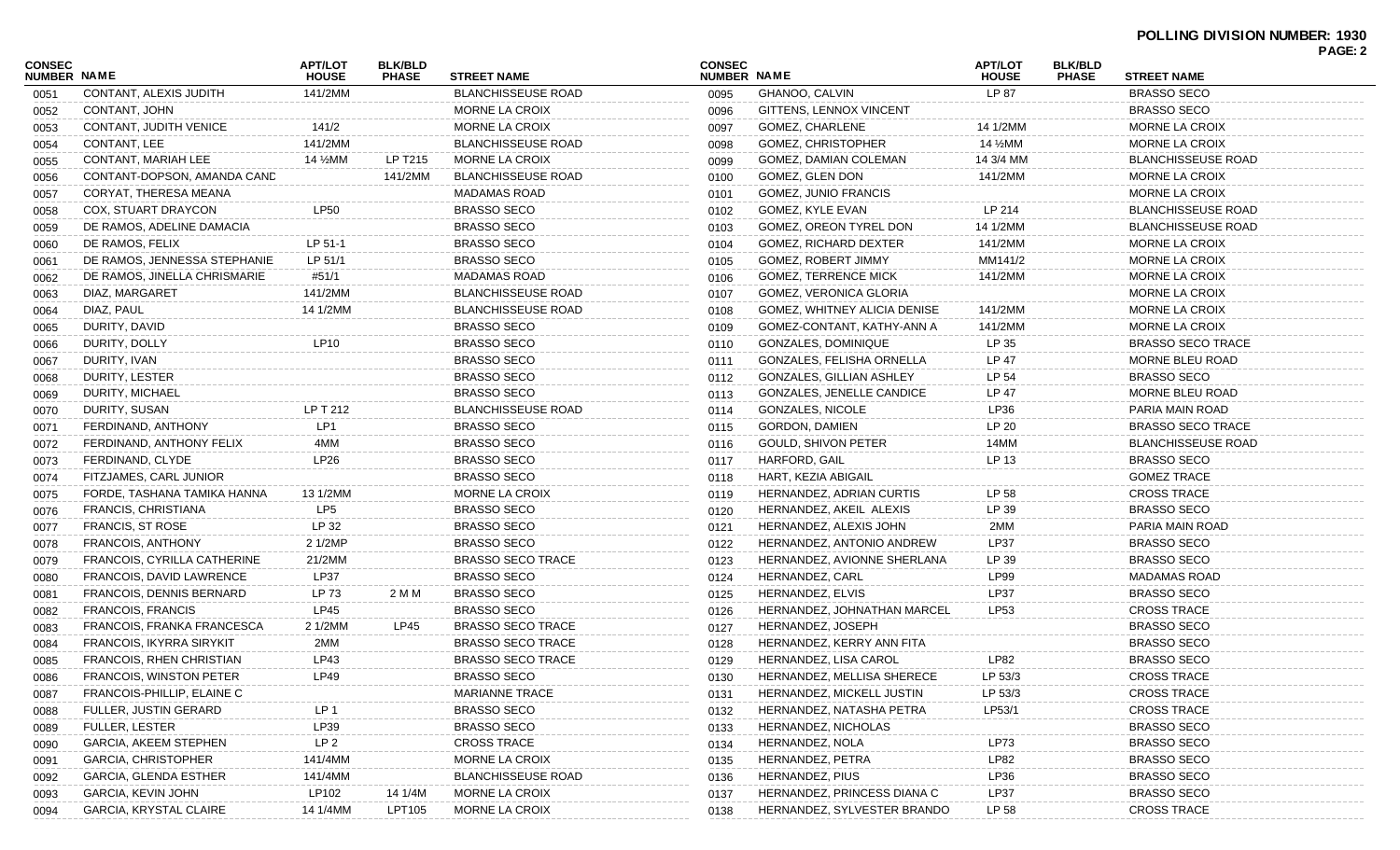| <b>CONSEC</b> |                               | <b>APT/LOT</b><br><b>BLK/BLD</b><br><b>CONSEC</b><br>NUMBER NAME<br><b>PHASE</b><br><b>STREET NAME</b><br><b>HOUSE</b> |              |                           |                    |                              | <b>APT/LOT</b>                    | <b>BLK/BLD</b> |                           | PAGE: 3 |
|---------------|-------------------------------|------------------------------------------------------------------------------------------------------------------------|--------------|---------------------------|--------------------|------------------------------|-----------------------------------|----------------|---------------------------|---------|
| NUMBER NAME   |                               |                                                                                                                        | <b>HOUSE</b> | <b>PHASE</b>              | <b>STREET NAME</b> |                              |                                   |                |                           |         |
| 0139          | HILL, EDDIE PAUL              | LP3                                                                                                                    |              | <b>MADAMAS ROAD</b>       | 0183               | KING, JEANETTE               | 1/4MM                             |                | <b>BRASSO SECO</b>        |         |
| 0140          | HILL, GREGORY ANSELM          |                                                                                                                        |              | <b>BRASSO SECO</b>        | 0184               | LEWIS, ABIGAIL KAREN SARAH   | LP 54                             |                | <b>CROSS TRACE</b>        |         |
| 0141          | HILL, JOSEPH                  | LP 50                                                                                                                  |              | <b>BRASSO SECO</b>        | 0185               | LEWIS, ALEX AMBROSE          | 54                                |                | <b>CROSS TRACE</b>        |         |
| 0142          | HILL, LANCE JOSEPH            | LP <sub>3</sub>                                                                                                        |              | <b>MADAMAS ROAD</b>       | 0186               | LEWIS, AMBROSE               |                                   |                | <b>BRASSO SECO</b>        |         |
| 0143          | HILL, LEANNA AMANDA           | L P 87                                                                                                                 |              | <b>BRASSO SECO TRACE</b>  | 0187               | LEWIS, ANDREW STEVE          | 54                                |                | <b>CROSS TRACE</b>        |         |
| 0144          | HILL, PRINCE EDWARD EMMANUEL  | LP3                                                                                                                    |              | <b>BRASSO SECO</b>        | 0188               | LEWIS, CHERYL-ANN            |                                   |                | <b>BRASSO SECO</b>        |         |
| 0145          | HILL-BUCCHAN, MARGARET GERMA  | LP81                                                                                                                   |              | <b>MADAMAS ROAD</b>       | 0189               | LEWIS, CHRISTIANA            | LP4                               |                | <b>BRASSO SECO</b>        |         |
| 0146          | HUSBANDS, KEVON CHRISTIAN     | 1/2M                                                                                                                   |              | <b>BRASSO SECO</b>        | 0190               | LEWIS, CHRISTOPHER RICARDO   |                                   |                | <b>BRASSO SECO</b>        |         |
| 0147          | <b>ISIDORE, ALBERT</b>        | LP 56                                                                                                                  |              | <b>MADAMAS ROAD</b>       | 0191               | LEWIS, JOSHUA BOBBY          | LP#52                             |                | <b>CROSS TRACE</b>        |         |
| 0148          | ISIDORE, ANDREW JOSEPH        | LP93                                                                                                                   |              | <b>MADAMAS ROAD</b>       | 0192               | LEWIS, LEYANNE NATALIA       | 15 1/2 MM                         |                | <b>BLANCHISSEUSE ROAD</b> |         |
| 0149          | JACKMAN, SHERWIN CHRISTOPHEF  | LP73                                                                                                                   |              | <b>BRASSO SECO</b>        | 0193               | LEWIS, STEPHON ASHTON GREGG  | LP <sub>2</sub>                   |                | <b>MADAMAS ROAD</b>       |         |
| 0150          | JACKSON, SUSAN                | LP #127                                                                                                                |              | <b>MADAMAS ROAD</b>       | 0194               | LEWIS, VINCENT               |                                   |                | <b>BRASSO SECO</b>        |         |
| 0151          | JACKSON-GOMEZ, JULIE ANTHONEI | 143/4MM                                                                                                                |              | <b>BLANCHISSEUSE ROAD</b> | 0195               | LOUISON, DERMOT              | LP62                              |                | <b>BRASSO SECO</b>        |         |
| 0152          | JADOO, JESSICA NAOMI ANDRANA  | 13MM                                                                                                                   |              | <b>BLANCHISSEUSE ROAD</b> | 0196               | MADOO, ALICIA ALANA          | LP 39                             |                | <b>BRASSO SECO</b>        |         |
| 0153          | JADOO, JUDITH TAVANE          | 13MM                                                                                                                   |              | <b>BLANCHISSEUSE ROAD</b> | 0197               | MADOO, WILFRED ROBERT        | LP31                              |                | <b>BRASSO SECO</b>        |         |
| 0154          | JADOO, RACHEL MARINA          | 13½MM                                                                                                                  |              | <b>BLANCHISSEUSE ROAD</b> | 0198               | MAHABIR, MERLISA ANNA        | LP 197                            |                | <b>BLANCHISSEUSE ROAD</b> |         |
| 0155          | JADOO, REANNA                 |                                                                                                                        | 13½ MM       | <b>BLANCHISSEUSE ROAD</b> | 0199               | MAHABIR. NICHOLAS ANIL       | 12 1/2 MM                         | LP 189/4       | <b>BLANCHISSEUSE ROAD</b> |         |
| 0156          | JADOO, RYAN RANDY             | LP 197/6                                                                                                               |              | <b>BLANCHISSEUSE ROAD</b> | 0200               | MAHABIR, NICOL AVICA         | 13 M                              |                | <b>BLANCHISSEUSE ROAD</b> |         |
| 0157          | JAMES, ALICIA JAMILIA         | 13MM                                                                                                                   |              | <b>BLANCHISSEUSE ROAD</b> | 0201               | <b>MAHABIR, SUNIL</b>        | 13MM                              |                | <b>BLANCHISSEUSE ROAD</b> |         |
| 0158          | JAMES, BRIAN TIMOTHY          | 13MM                                                                                                                   |              | <b>BLANCHISSEUSE ROAD</b> | 0202               | MALCHAN, EDMUND              |                                   | 113/4MM        | <b>BLANCHISSEUSE ROAD</b> |         |
| 0159          | JAMES, JASMINE DOSODIAH       | 13MM                                                                                                                   |              | <b>BLANCHISSEUSE ROAD</b> | 0203               | MALCHAN, JOSEPH              | 131/4MM                           |                | <b>BLANCHISSEUSE ROAD</b> |         |
| 0160          | JAMES, MICHAEL PETERSON       | 133/4MM                                                                                                                |              | <b>BRASSO SECO TRACE</b>  | 0204               | MARAHAJ, SAMDAI              | 19 <sup>3</sup> / <sub>4</sub> MM |                | <b>BLANCHISSEUSE ROAD</b> |         |
| 0161          | JAMES, NIGEL SONIL            | 13MM                                                                                                                   |              | <b>BLANCHISSEUSE ROAD</b> | 0205               | MARAJ, WINSTON VISHWANAUTH   | LP53                              |                | <b>CROSS TRACE</b>        |         |
| 0162          | JAMES, ROBERT FRANKLYN        |                                                                                                                        |              | <b>MADAMAS ROAD</b>       | 0206               | MARAJ, YVONNE RAJDAI         | 82                                |                | <b>BRASSO SECO</b>        |         |
| 0163          | JAMES, RONNY                  | 13MM                                                                                                                   |              | MORNE LA CROIX            | 0207               | MARCELLE, AKEEM DEAN         | LP 89                             |                | <b>BRASSO SECO</b>        |         |
| 0164          | JANET, JENISSA JAMIAH         | LP 53                                                                                                                  |              | <b>BRASSO SECO</b>        | 0208               | MARTIN, ALPHONSIA            | LP13                              |                | <b>BRASSO SECO</b>        |         |
| 0165          | JANET, JOHN CURTIS            | <b>LP54</b>                                                                                                            |              | <b>BRASSO SECO</b>        | 0209               | <b>MARTIN, VICTOR</b>        | LP13                              |                | <b>BRASSO SECO</b>        |         |
| 0166          | JANET, WILLIAM SOLOMON        |                                                                                                                        |              | <b>BRASSO SECO</b>        | 0210               | MARTINEZ, ALVIN PAUL         | 133/4MM                           |                | MORNE LA CROIX            |         |
| 0167          | JANETTE, ANGELA CAROL         | 2 3/4MM                                                                                                                |              | <b>BRASSO SECO</b>        | 0211               | MARTINEZ, NEIL               |                                   |                | <b>BRASSO SECO</b>        |         |
| 0168          | JANETTE, ANNIE                | 2% MM                                                                                                                  |              | <b>BRASSO SECO</b>        | 0212               | MARTINEZ, NOEL MARCINO       | 78MM                              |                | <b>BRASSO SECO</b>        |         |
| 0169          | JANETTE, LISA MARINA          | <b>LP37</b>                                                                                                            |              | <b>BRASSO SECO</b>        | 0213               | MARTINEZ, ROSENDO            |                                   |                | <b>BRASSO SECO</b>        |         |
| 0170          | JANETTE, RITA                 | LP36                                                                                                                   |              | <b>BRASSO SECO</b>        | 0214               | MATROO, ELVIRA               | 193/4 MM                          |                | <b>BLANCHISSEUSE ROAD</b> |         |
| 0171          | JANETTE-FULLER, HELEN FLORENC | LP35                                                                                                                   |              | <b>BRASSO SECO</b>        | 0215               | MATROO, JOHN HOOBDAR         | 193/4 MM                          |                | <b>BLANCHISSEUSE ROAD</b> |         |
| 0172          | JANETTE-HERNANDEZ, SINETTA    | <b>LP37</b>                                                                                                            |              | <b>BRASSO SECO</b>        | 0216               | MENDOZA, SHELLEY-ANNE SUZANN | LP T212                           |                | <b>BLANCHISSEUSE ROAD</b> |         |
| 0173          | JANETTE-WALKER, CYNTHIA VEROI | LP 35                                                                                                                  |              | <b>BRASSO SECO</b>        | 0217               | NOREIGA, JASMINE MARIA       | <b>LP19</b>                       |                | MORNE BLEU ROAD           |         |
| 0174          | JANNETTE, CINDY MARISA        | LP 35                                                                                                                  |              | MORNE BLEU ROAD           | 0218               | NOREIGA, MARIA               | LP19                              |                | <b>BRASSO SECO</b>        |         |
| 0175          | JANNETTE, MATILDA             | LP35                                                                                                                   |              | <b>BRASSO SECO</b>        | 0219               | NOREIGA-CHARLES, JULINIA     | <b>LP54</b>                       |                | <b>CROSS TRACE</b>        |         |
| 0176          | JEFFERS, ANTHONY              |                                                                                                                        |              | <b>BRASSO SECO TRACE</b>  | 0220               | NOREIGA-LEWIS, MARIA         | 54                                |                | <b>BRASSO SECO</b>        |         |
| 0177          | <b>JEFFERS, KATHERINE</b>     |                                                                                                                        |              | <b>BRASSO SECO</b>        | 0221               | NORIEGA, GABRIEL LENUEL      | 3 1/2 MM                          |                | <b>BRASSO SECO</b>        |         |
| 0178          | JEFFERS, LAWRENCE             | LP6                                                                                                                    |              | <b>BRASSO SECO</b>        | 0222               | NORIEGA, MELITA SUBRINA      | 31/2MM                            |                | <b>BRASSO SECO</b>        |         |
| 0179          | JEFFERS, LINDY                |                                                                                                                        |              | <b>BRASSO SECO</b>        | 0223               | NORIEGA, PINKY ROSALVA       | 31/2MM                            | <b>LP47</b>    | <b>BRASSO SECO</b>        |         |
| 0180          | JEFFERS, NOLAN STRAFFINSKI A  | LP4                                                                                                                    |              | <b>GOMEZ TRACE</b>        | 0224               | NORIEGA, RICHARD WILLIAM     | 12 %MM                            |                | <b>BLANCHISSEUSE ROAD</b> |         |
| 0181          | JONES, GERALD JOSEPH          | 14 1/4MM                                                                                                               | LP T205      | <b>BLANCHISSEUSE ROAD</b> | 0225               | NORIEGA, TRICIA CHRISTINE    | <b>LP47</b>                       |                | <b>BRASSO SECO</b>        |         |
| 0182          | JOSEPH, DARRYL LESTER         | LP37                                                                                                                   |              | <b>BRASSO SECO TRACE</b>  | 0226               | OLIVERIE-FRANCOIS, JUDY      | <b>LP40</b>                       |                | <b>BRASSO SECO TRACE</b>  |         |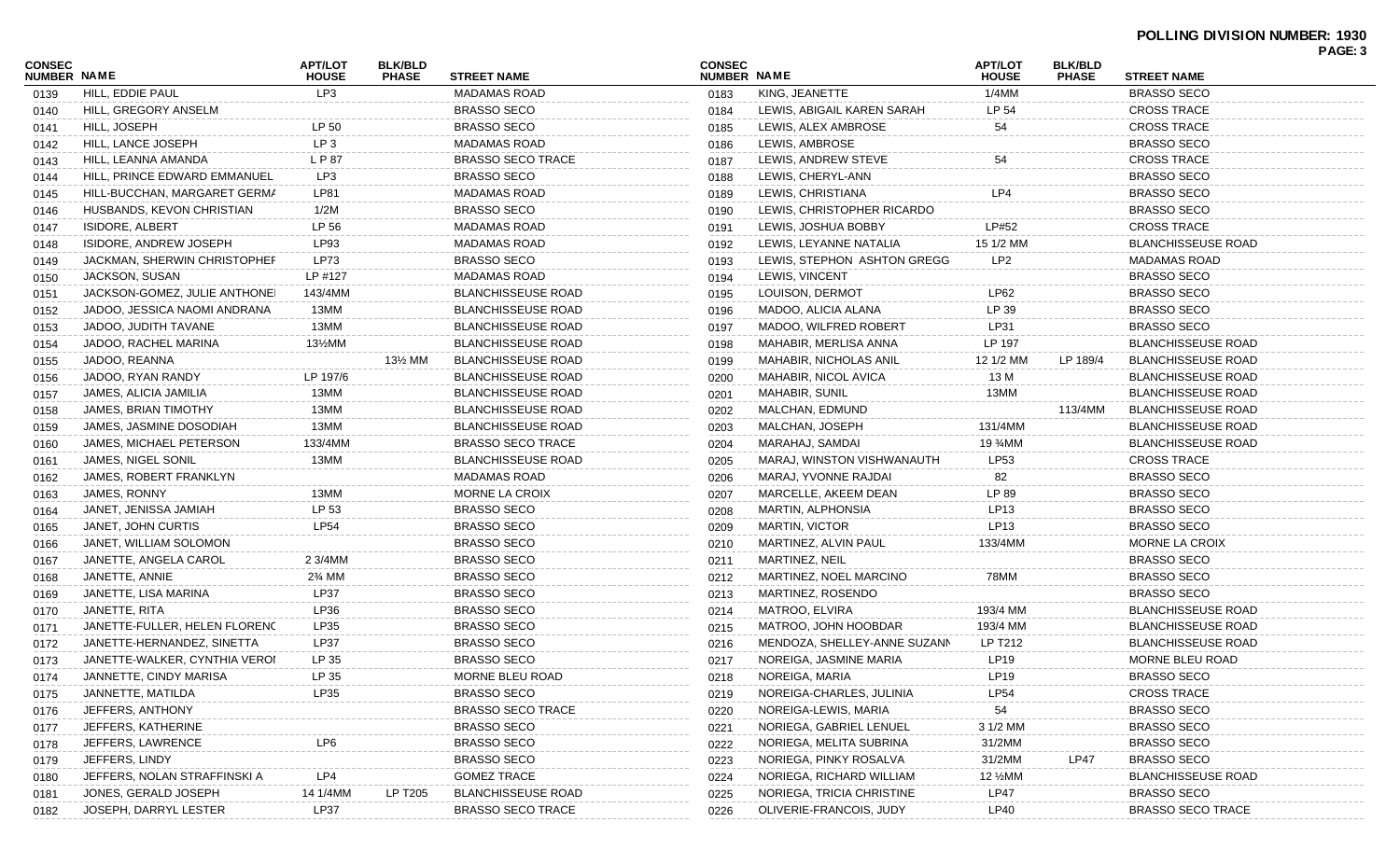## **POLLING DIVISION NUMBER: 1930**

|                              |                               |                         |                                |                           |               |                              |                                |                                |                        | PAGE: 4 |
|------------------------------|-------------------------------|-------------------------|--------------------------------|---------------------------|---------------|------------------------------|--------------------------------|--------------------------------|------------------------|---------|
| CONSEC<br><b>NUMBER NAME</b> |                               | APT/LOT<br><b>HOUSE</b> | <b>BLK/BLD</b><br><b>PHASE</b> | <b>STREET NAME</b>        | <b>CONSEC</b> | <b>NUMBER NAME</b>           | <b>APT/LOT</b><br><b>HOUSE</b> | <b>BLK/BLD</b><br><b>PHASE</b> | <b>STREET NAME</b>     |         |
| 0227                         | PACHECO, ALISHA               | LP7                     |                                | <b>BRASSO SECO</b>        | 0271          | SCOTT, CAMILLE ASHA          |                                |                                | <b>CROSS TRACE</b>     |         |
| 0228                         | PACHECO, AUGUSTINA            | LP7                     |                                | <b>BRASSO SECO</b>        | 0272          | <b>SCOTT, RONNIE MARCUS</b>  |                                | LP13                           | <b>BRASSO SECO</b>     |         |
| 0229                         | PACHECO, JOACHIM              | LP51                    |                                | <b>BRASSO SECO</b>        | 0273          | SHAFFIE, KATTYANNE           | MM141/2                        |                                | <b>MORNE LA CROIX</b>  |         |
| 0230                         | PACHECO, MARLON JUSTIN FABIEN | LP 7                    |                                | <b>BRASSO SECO</b>        | 0274          | STRAKER, LAURA ANASTASIA     | LP 83                          |                                | MORNE BLEU ROAD        |         |
| 0231                         | PACHECO, VALARY               | LP7                     |                                | <b>BRASSO SECO</b>        | 0275          | SUCHIT, SUSAN ANITA          | LP189/5                        | MM121/4                        | <b>MORNE LA CROIX</b>  |         |
| 0232                         | PEREIRA, AKEL LUKE            | LP 83                   |                                | <b>CROSS TRACE</b>        | 0276          | SYLVESTER, AMANDA DIANA      | LP54                           |                                | <b>BRASSO SECO</b>     |         |
| 0233                         | PEREIRA, JULIEN               | 141½MM                  |                                | MORNE LA CROIX            | 0277          | SYLVESTER, ANTHONY ADAM      | LP 54                          |                                | <b>MORNE BLEU ROAD</b> |         |
| 0234                         | PEREIRA, RAYMOND              | 141/2MM                 |                                | MORNE LA CROIX            | 0278          | SYLVESTER, CLINT PETER       | LP 54                          |                                | <b>BRASSO SECO</b>     |         |
| 0235                         | PEREIRA, RAYMOND              | LP 83                   |                                | <b>CROSS TRACE</b>        | 0279          | SYLVESTER, PETER             |                                | 23/4MM                         | <b>MORNE LA CROIX</b>  |         |
| 0236                         | PEREIRA, SHAQUILLE KAREEM DAN | LP83                    |                                | <b>CROSS TRACE</b>        | 0280          | SYLVESTER, SYLVON LYNDON     | LP54                           |                                | <b>BRASSO SECO</b>     |         |
| 0237                         | PERREIRA, PATRICK             |                         |                                | <b>BRASSO SECO</b>        | 0281          | TAYLOR, LOUISE LEMA          | 14 3/4MM                       |                                | MORNE LA CROIX         |         |
| 0238                         | PIERRE, ALPHONSINE OLIVE      | 14 %MM                  |                                | <b>BLANCHISSEUSE ROAD</b> | 0282          | TORRES, ISIDORA              | LP199-9                        |                                | MORNE LA CROIX         |         |
| 0239                         | PIERRE, AUGUSTIN              | 14½MM                   |                                | MORNE LA CROIX            | 0283          | TOUSSAINT, CAROLYN LAURA     | LP52                           |                                | <b>BRASSO SECO</b>     |         |
| 0240                         | PIERRE, ELIZABETH             | 14 1/2MM                |                                | <b>MORNE LA CROIX</b>     | 0284          | TOUSSAINT, EUGENIA           |                                |                                | <b>BRASSO SECO</b>     |         |
| 0241                         | PLATA, ANTHONY                | LP36                    |                                | <b>BRASSO SECO</b>        | 0285          | TOUSSAINT, MARTIN JOSEPH     |                                |                                | <b>BRASSO SECO</b>     |         |
| 0242                         | PLAZA, ALLISON STACEY         | 14 1/2MM                |                                | <b>BLANCHISSEUSE ROAD</b> | 0286          | TOUSSAINT, PETER             | LP95                           |                                | <b>BRASSO SECO</b>     |         |
| 0243                         | PLAZA, ANSELM SHELDON         | 14 1/2MM                |                                | <b>BLANCHISSEUSE ROAD</b> | 0287          | TOUSSAINT, SANDY GISELLE     | <b>LP51</b>                    |                                | <b>BRASSO SECO</b>     |         |
| 0244                         | PLAZA, ERIC LUKE ADAM         | 13 1/2 MM               | LP 212                         | <b>BLANCHISSEUSE ROAD</b> | 0288          | WALCOTT, ADAM LEE            | LP 87                          |                                | BRASSO SECO            |         |
| 0245                         | PLAZA, KESTON STEPHEN         | 141/2MM                 |                                | <b>MORNE LA CROIX</b>     | 0289          | WALCOTT, ALISTER PETER       | LP52                           |                                | BRASSO SECO TRACE      |         |
| 0246                         | PLAZA, KEVON ANTHONY          | MM14½                   |                                | <b>BLANCHISSEUSE ROAD</b> | 0290          | WALCOTT, LEXTRA ANN          | LP 87                          |                                | PARIA MAIN ROAD        |         |
| 0247                         | PLAZA, MAUREEN HONORIA        | MM141/2                 |                                | <b>MORNE LA CROIX</b>     | 0291          | WALCOTT, SHAMFA AITHLEY      |                                |                                | <b>BRASSO SECO</b>     |         |
| 0248                         | PLAZA, QUINCY TYLER           | 131/2                   |                                | MORNE LA CROIX            | 0292          | WARD, NICOLAI PATRICK SAMUEL | 141/2MM                        |                                | BLANCHISSEUSE ROAD     |         |
| 0249                         | PLAZA, SHERWIN SHIRLAN        | MM141/2                 |                                | <b>BLANCHISSEUSE ROAD</b> | 0293          | WILLIAMS, ALICIA AVALON      | LP <sub>5</sub>                |                                | <b>MADAMAS ROAD</b>    |         |
| 0250                         | PLAZA-LEWIS, SYLVIA           | 141/2MP                 |                                | MORNE LA CROIX            | 0294          | WILLIAMS, ALLAN ASHTON       | LP5                            |                                | <b>MADAMAS ROAD</b>    |         |
| 0251                         | RAMKISSOON, SHEREEN KERESCA   | LP 51                   |                                | <b>MADAMAS ROAD</b>       | 0295          | WILLIAMS, AMANDA PATRINA C   | LP 5                           |                                | <b>BRASSO SECO</b>     |         |
| 0252                         | RAMKISSOON, SHEVON JOHNATHA   | <b>LP51</b>             |                                | <b>BRASSO SECO</b>        | 0296          | WILLIAMS, KEVIN RICO         | LP 61                          |                                | <b>CROSS TRACE</b>     |         |
| 0253                         | RAMPERSAD, SINTRA             | MM141/2                 |                                | MORNE LA CROIX            | 0297          | WILLIAMS, MARINA ALANA       | LP <sub>5</sub>                |                                | <b>MADAMAS ROAD</b>    |         |
| 0254                         | RICHMOND, GERMAINE PATRIA     | 14 1/2MM                |                                | <b>BLANCHISSEUSE ROAD</b> | 0298          | WILLIAMS, YOLANDE FALON      | LP 89                          |                                | <b>BRASSO SECO</b>     |         |
| 0255                         | RICHMOND, NEIL                | 14 1/2 MM               |                                | <b>BLANCHISSEUSE ROAD</b> | 0299          | WONG, SEAN CHRIS             |                                |                                | <b>BRASSO SECO</b>     |         |
| 0256                         | RODRIGUEZ, CALVIN             | LP 56                   |                                | <b>BRASSO SECO</b>        | 0300          | YEARWOOD, BERNADETTE ANGELA  |                                | LP 53                          | BRASSO SECO            |         |
| 0257                         | ROSE, ANDREW                  |                         |                                | <b>BRASSO SECO</b>        |               |                              |                                |                                |                        |         |
| 0258                         | ROSE, MARY                    | LP 51                   |                                | <b>BRASSO SECO</b>        |               |                              |                                |                                |                        |         |
| 0259                         | ROSE, WINSTON                 | LP 51                   |                                | <b>BRASSO SECO</b>        |               |                              |                                |                                |                        |         |
| 0260                         | ROSS, SENCION                 |                         |                                | <b>MORNE LA CROIX</b>     |               |                              |                                |                                |                        |         |
| 0261                         | SALINA, EUGENE JUVENTIUS      | 1/4MM                   |                                | <b>BRASSO SECO</b>        |               |                              |                                |                                |                        |         |
| 0262                         | SALINA, MAUREEN CELIA         | 1½MM                    |                                | PARIA MAIN ROAD           |               |                              |                                |                                |                        |         |
| 0263                         | SALINA, MAYA CELINE           | LP 37                   |                                | <b>BRASSO SECO</b>        |               |                              |                                |                                |                        |         |
| 0264                         | SALINA, PETRA                 | LP 37                   |                                | <b>BRASSO SECO</b>        |               |                              |                                |                                |                        |         |
| 0265                         | SALINA, SUSANNA               | LP 37                   |                                | <b>BRASSO SECO</b>        |               |                              |                                |                                |                        |         |
| 0266                         | SALINA-FERDINAND, CHARMAINE M | LP 51                   |                                | <b>BRASSO SECO</b>        |               |                              |                                |                                |                        |         |
| 0267                         | SAMAROO, CORNELIUS            | LP 52                   |                                | <b>BRASSO SECO</b>        |               |                              |                                |                                |                        |         |
| 0268                         | SAMAROO, MARTIN ANDREW        |                         |                                | <b>BRASSO SECO</b>        |               |                              |                                |                                |                        |         |
| 0269                         | SAMAROO, ROGER                |                         |                                | <b>GOMEZ TRACE</b>        |               |                              |                                |                                |                        |         |
| 0270                         | SAMAROO-BOYCE, RACHELLE P     | LP52                    |                                | <b>BRASSO SECO</b>        |               |                              |                                |                                |                        |         |